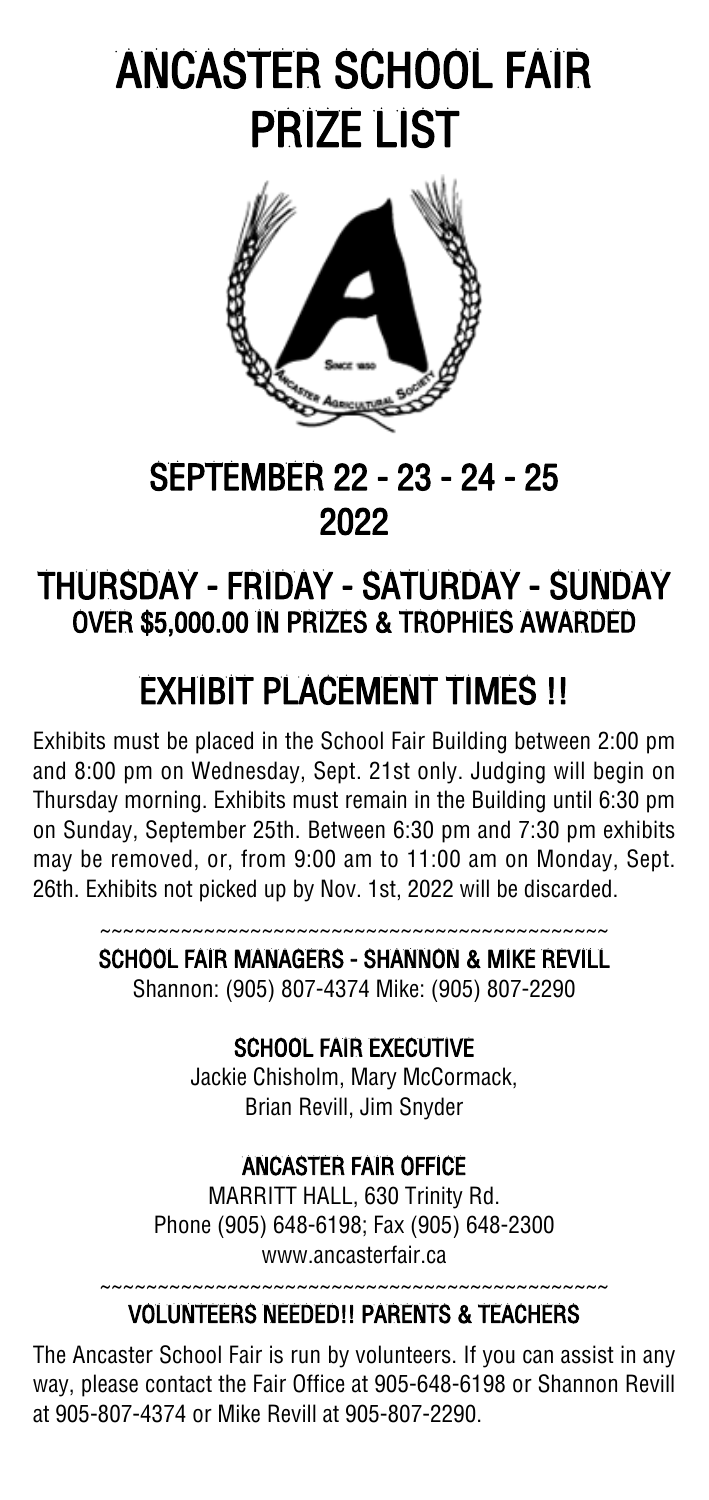## CLASSROOM ENTRIES

- RULES AND REGULATIONS -

1. All Classroom work must have been completed since the 2021 Fair.

#### 2. ONE ENTRY PER STUDENT PER SECTION.

- 3. Entries in Classes 1 to 11 must be completed in class. See Rules for Individual Entries.
- 4. The pupil's grade is to be interpreted as the grade the student was a member of from September 2021 to June 2022.
- 5. Exceptional Classes will compete at the Grade Level decided by the teacher.
- 6. Exhibitors are to enter online at www.assistexpo.ca/ancasterfair or from the link on our website. Entry tags will then be printed at the fair office for pick up.
- 7. Please securely attach entry tags to the exhibit.
- 8. Entries not meeting the rules will be disqualified.
- 9. Classes 1 to 11 All school exhibits must be completed by June 17th, 2022. These exhibits need to be dropped off by June 30, 2022. Judging will take place in July, and prize winning exhibits will be displayed at the Fair in September.
- 10. Entries for CLASS 13 TO 24 may be made/grown in class or at home but must be brought in by the student on Wednesday, September 21st.
- 11. All entries must be left on display during the entire Fair.
- 12. All prize money is to be picked up at the Fair when you pick up your items.
- 13. Schools are responsible for picking up entries Monday after the fair. Anything not picked up by Nov. 1, 2022, will be discarded.
- 14. Any prize money not picked up by June 30th, 2023 will be surrendered back to the Ancaster Agricultural Society.

~~~~~~~~~~~~~~~~~~~~~~~~~~~~~~~~~~

#### CLASSES 1 TO 11

PRIZE MONEY: 1ST - \$4.00; 2ND - \$3.00; 3RD - \$2.00; 5 PRIZE WINNING ENTRIES - \$1.00

~~~~~~~~~~~~~~~~~~~~~~~~~~~~~~~~~~~~

## Class 1 - SOCIAL AND ENVIRONMENTAL STUDIES

Posters: Maximum size approximately 56cm x 72cm

# Any Topic Pertaining to Current Year's Work in Social And

# Environmental Studies

- K. Kindergarten 3. Gr. 3 6. Gr. 6 1. Gr. 1 4. Gr. 4 7. Gr. 7<br>2. Gr. 2 5. Gr. 5 7. Gr. 8. Gr. 8 5. Gr. 5
-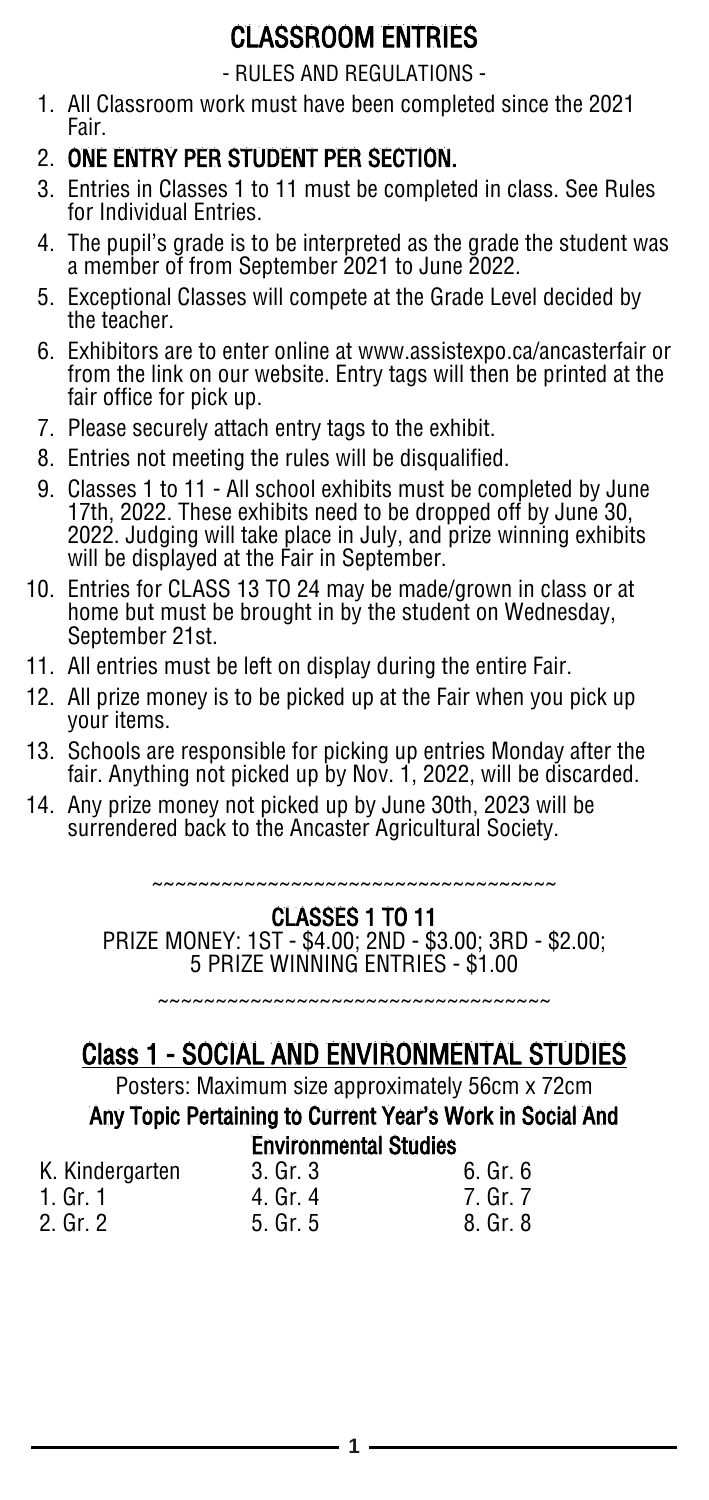#### Class 2 - FRENCH

Paper: Maximum size approximately 56cm x 72cm Judged on French content.

K. Kindergarten 3. Gr. 3 6. Gr. 6

| ٧<br>×<br>۰. |  |
|--------------|--|
|              |  |

- 2. Gr. 2 5. Gr. 5.
- 
- 
- 4. Gr. 4 7. Gr. 7<br>5. Gr. 5 8. Gr. 8

#### Class 3 - HEALTH

Posters: Maximum size approximately 56cm x 72cm

# Any Topic Pertaining to Current Year's Health Program<br>
ergarten
3. Gr. 3
<br>
fo. Gr. 6

K. Kindergarten 3. Gr. 3 6. Gr. 6 1. Gr. 1 4. Gr. 4 7. Gr. 7 5. Gr. 5

#### Class 4 - SCIENCE

Posters: Maximum size approximately 56cm x 72cm

#### Any Topic Pertaining to Current Year's Work in Science.

| K. Kindergarten | 3. Gr. 3 | 6. Gr. 6 |
|-----------------|----------|----------|
| 1. Gr. 1        | 4. Gr. 4 | 7. Gr. 7 |
| 2. Gr. 2        | 5. Gr. 5 | 8. Gr. 8 |

#### Class 5 - MATH

Maximum size approximately 56cm x 72cm

#### Any Topic Pertaining to Current Year's Work in Math.

| K. Kindergarten | 3. Gr. 3     | 6. Gr. 6 |
|-----------------|--------------|----------|
| 1. Gr. 1        | 4. Gr. 4     | 7. Gr. 7 |
| 2. Gr. 2        | $5.$ Gr. $5$ | 8. Gr. 8 |

#### Class 6 - ART

#### Maximum size approximately 56cm x 72cm

Artwork should be as flat as possible for transportation and exhibiting.

| K. Kindergarten | 3. Gr. 3 | 6. Gr. 6 |
|-----------------|----------|----------|
| 1. Gr. 1        | 4. Gr. 4 | 7. Gr. 7 |
| $2.$ Gr. $21$   | 5. Gr. 5 | 8. Gr. 8 |
|                 |          |          |

### Class 7 - PENMANSHIP

#### Attach Entry Tag to Top Right Hand Corner of Exhibit

Do Not Mount - Handwriting Only -

No Artwork - No Computer Work

- 1. Print First 2 lines of 'O Canada' Gr. 1 Girls Only
- 2. Print First 2 lines of 'O Canada' Gr. 1 Boys Only
- 3. Print First 2 lines of 'O Canada' Gr. 2 Girls Only
- 4. Print First 2 lines of 'O Canada' Gr. 2 Boys Only
- 5. Print First 4 lines of 'O Canada' Gr. 3 Girls Only
- 6. Print First 4 lines of 'O Canada' Gr. 3 Boys Only 7. Print - First 4 lines of 'O Canada' - Gr. 4 - Girls Only
- 8. Print First 4 lines of 'O Canada' Gr. 4 Boys Only
- 9. Print First 4 lines of 'O Canada' Gr. 5 Girls Only
- 10. Print First 4 lines of 'O Canada' Gr. 5 Boys Only
- 11. Cursive Writing First 2 lines of 'O Canada' K Gr. 8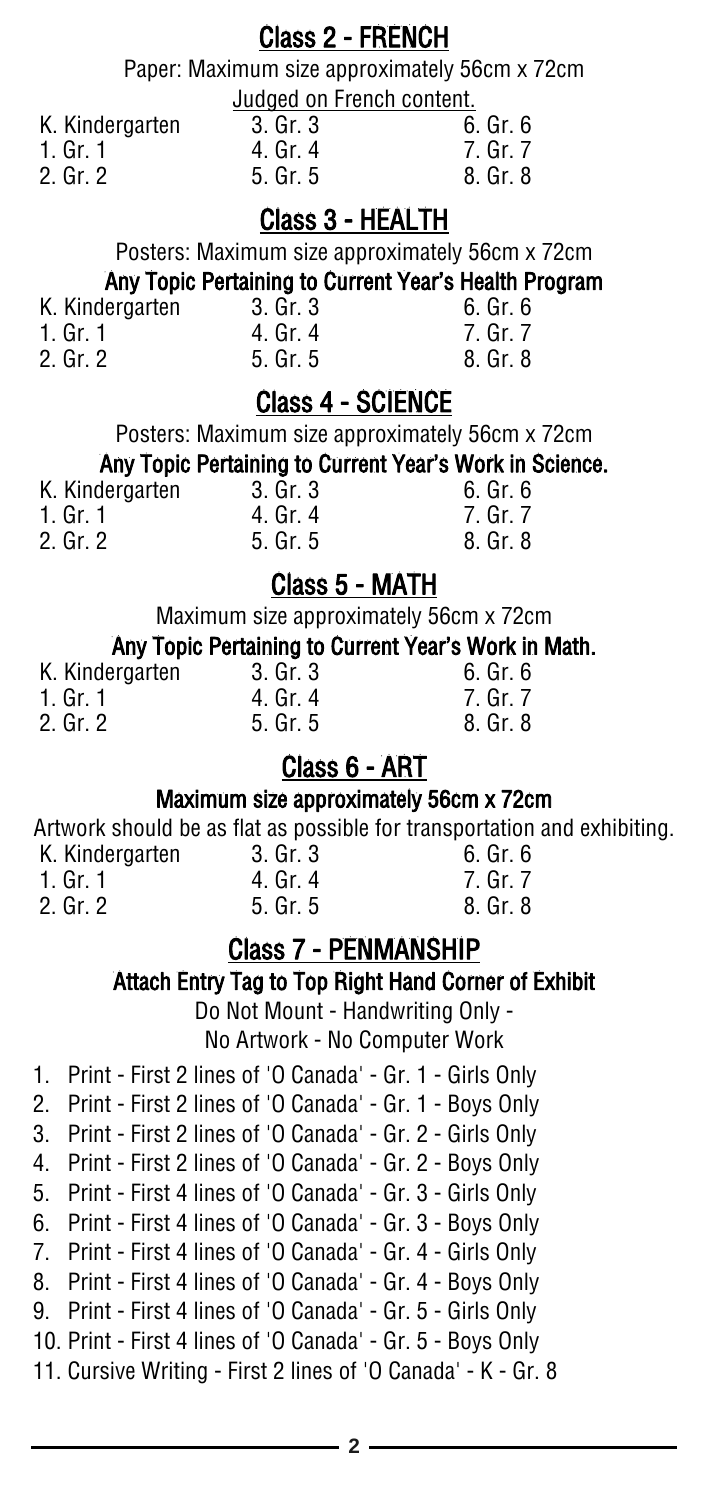#### Class 8 - CRAFTS

Any Article in Crafts made at School During the Year.

| K. Kindergarten | 3. Gr. 3 | 6. Gr. 6 |
|-----------------|----------|----------|
| 1. Gr. 1        | 4. Gr. 4 | 7. Gr. 7 |
| 2. Gr. 2        | 5. Gr. 5 | 8. Gr. 8 |

#### Class 9 - YOUTH POSTER COMPETITION "PROMOTING THE ANCASTER FAIR" "original handmade design"

- This hand-drawn poster MUST include the wording "ANCASTER FAIR" and the dates of the fair.

#### - SIZE: MIN. 23CM X 28CM, MAX. 28CM X 44CM

- At the Judges' discretion, the Grand Champions of the poster competition at the Ancaster Fair will be eligible to enter the District Competition. Upon qualifying at the District, the exhibitor is then eligible to enter the Ontario Association of Agricultural Societies Competition. Prizes are awarded at each level.

| K. Kindergarten | 3. Gr. 3 | 6. Gr. 6 |
|-----------------|----------|----------|
| 1. Gr. 1        | 4. Gr. 4 | 7. Gr. 7 |
| 2. Gr. 2        | 5. Gr. 5 | 8. Gr. 8 |

Grand Champion Kindergarten to Grade 4 - \$10 prize Grand Champion Grade 5 to Grade 8 - \$10 prize Grand Champion prizes donated by Shannon & Mike Revill

# Class 10 - SAFETY POSTER CONTEST

For example: Fire Safety, Water Safety, School Bus Safety, Street Safety, Playground Safety, Internet Safety, and Farm Safety. Judged: Content 50%; Artistic Value 50%.

|                 | 000000: 00:::0::: 00 /0; / :: ::0::0 / : 0::00 00 /0 |          |
|-----------------|------------------------------------------------------|----------|
| K. Kindergarten | 3. Gr. 3                                             | 6. Gr. 6 |
| 1. Gr. 1        | 4. Gr. 4                                             | 7. Gr. 7 |
| 2. Gr. 2        | $5.$ Gr. $5$                                         | 8. Gr. 8 |
|                 |                                                      |          |

## Class 11A - PET POSTER

Exhibits judged on content and interpretation of the topic POSTER TOPIC: "TAKING CARE OF YOUR PET" K. Kindergarten 3. Gr. 3 6. Gr. 6

| K. Kindergarten |  |
|-----------------|--|
| 1. Gr. 1        |  |
| 2. Gr. 2        |  |

|          | Class 11B |          |
|----------|-----------|----------|
| 2. Gr. 2 | 5. Gr. 5  | 8. Gr. 8 |
| 1. Gr. 1 | 4. Gr. 4  | 7. Gr. 7 |

#### A PAPER BAG PUPPET OF A PET

K. Kindergarten 1. Gr. 1

2. Gr. 2 3. Gr. 3

#### LOSS OR DAMAGE

Be it distinctly understood that in no case shall the Ancaster Agricultural Society, its Directors, Officers or Employees be held responsible for loss of, or damage to, any article or articles while being exhibited at the Ancaster Fair. Notwithstanding, reasonable care will be maintained at all times.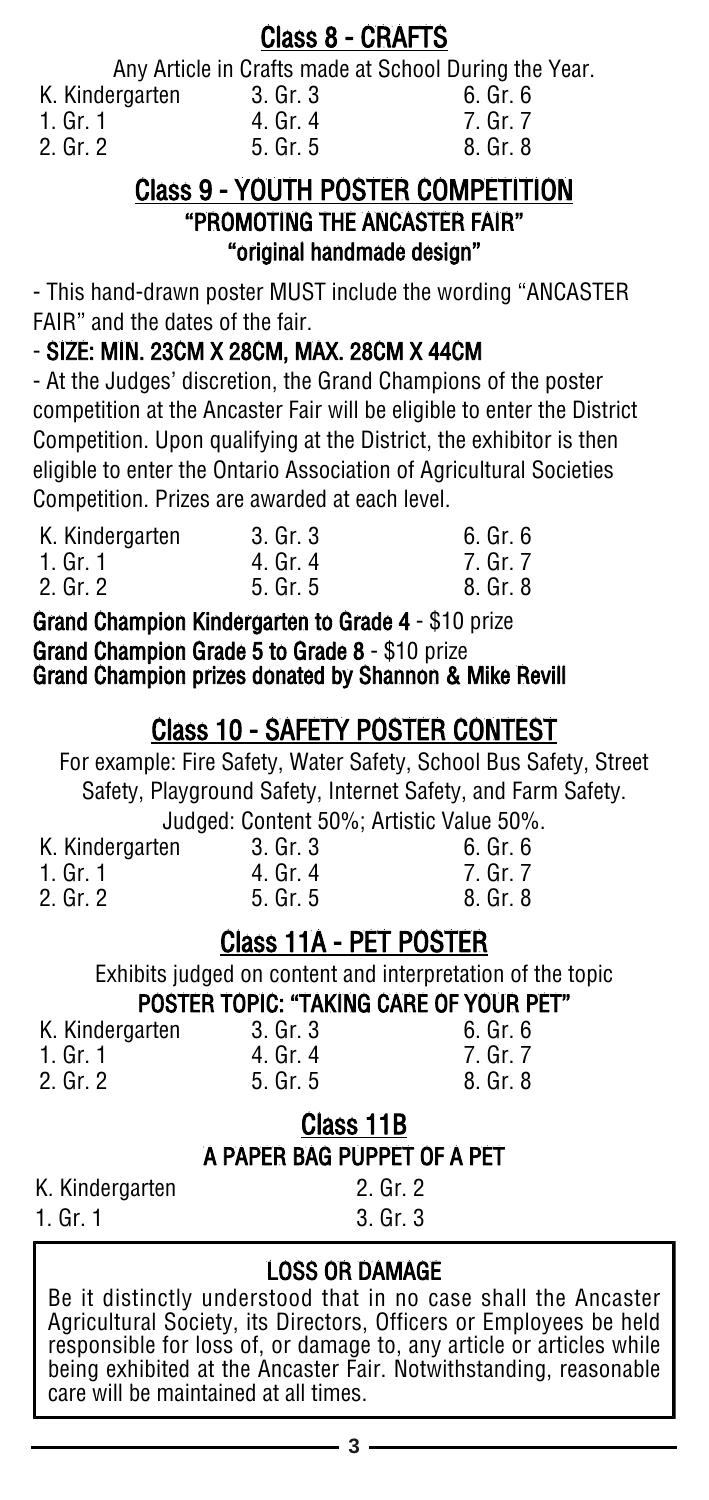# INDIVIDUAL STUDENT ENTRIES

- RULES AND REGULATIONS -

- 1. Entries must be the work of the student, completed since the 2021 Fair.
- 2. ONE ENTRY PER SECTION. Entries must be on display during the entire Fair.
- 3. Fruits, Vegetables, Flowers & Grains MUST be home-grown unless otherwise stated.
- 4. Enter online at www.assistexpo.ca/ancasterfair. or from the link on our website. An entry tag will then be printed for pick up from the fair office. Please securely attach tags to exhibits.
- 5. The pupil's grade is the grade the student was in from Sept. 2021 to June 2022.
- 6. Exhibits in Classes 13 to 23 must be entered by the student & brought to the School Fair Bldg. at the Fairgrounds on Wed. Sept. 21 from 2:00 to 8:00 p.m. No late entries will be accepted.
- 7. Entries that do not meet the required rules will be disqualified.
- 8. Prize money can be picked up when you pick up your entries.
- 9. Any prize money not picked up by June 30th, 2023 will be surrendered back to the Ancaster Agricultural Society.

#### Class 13 - AGRICULTURAL EDUCATION Poster of "ONTARIO GROWN FRUIT"- labelled

ie. hand-drawn or cut and paste

Prizes: 1st: \$5, 2nd: \$4, 3rd: \$3, others: \$2 1. Grades K to 3 2. Grades 4 to 6 3. Grades 7 and 8

~~~~~~~~~~~~~~~~~~~~~~~~~~~~~~~~~~~~~~~~~~~~~~~~~

#### PRIZE MONEY IN CLASSES 14 TO 24 1ST - \$4.00; 2ND - \$3.00; 3RD - \$2.00; 5 PRIZE WINNING ENTRIES - \$1.00

"All Grades" (JK to 8) Sections will be divided according to the number of entries.

## CLASS 14 - CRAFTS

Committee: Jackie Chisholm, Mary McCormack

Sections:

- 1. Creative Craft
- 2. Original Painting
- 3. Original Drawing
- 4. Paper Craft
- 5. Fusible Bead Craft (eg. Perler Beads)
- 6. Collection of Pins displayed on a hat
- 7. Rainbow Loom / Monster Tails Craft
- 8. Any Article of Jewellery Securely Mounted
- 9. An Original Scrapbook Page theme "Pioneer Days" or "Modern
- 10. Any Article in Woodworking Handmade
- 11. Teddy Bear dressed as a Superhero any accessories must be securely fastened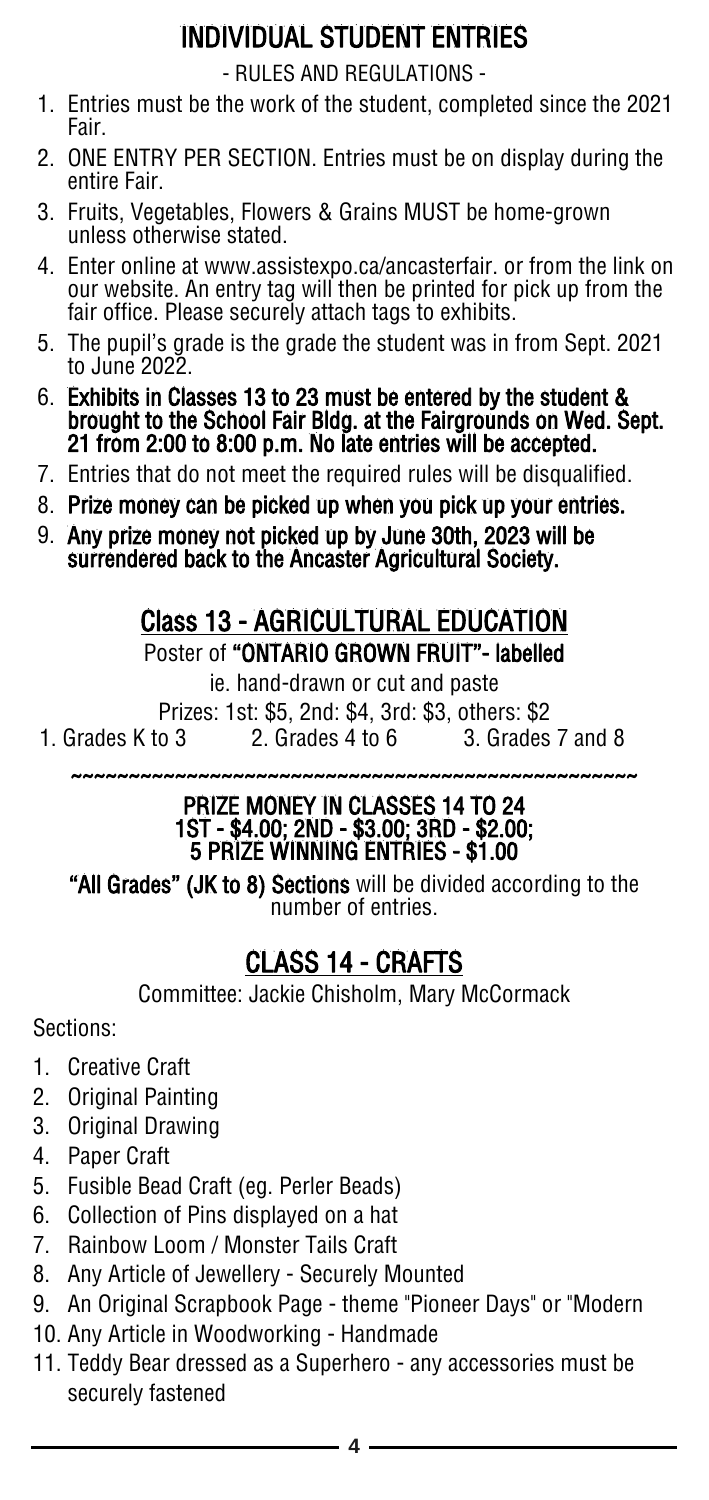- 12. Any stuffed toy dressed as a Superhero any accessories must be securely fastened
- 13. Inukshuk small, securely assembled
- 14. Freehand Pottery, Clay, etc.
- 15. Any Article in Needlework
- 16. Decorate a Shopping Bag
- 17. Christmas Tree Ornament Handmade
- 18. Creative Writing 300 words or less Titled "My Hero"
- 19. Decorate an old picture frame in a new way
- 20. Recycle: Something Useful from Something Discarded-named
- 21. Article made from a Kit
- 22. Article made from Lego or similar from a kit
- 23. Article made from Lego or similar original design
- 24. Mandala colouring page

**Most Points** Trophy Donated by: Irene Smith

The Ancaster School Fair Committee reserves the right to restrict the entry of **OVERSIZE** items.

ANNOUNCEMENT TO PARENTS... Entries are judged on the abilities of school aged children. Therefore, parents are urged to allow students to prepare their own exhibits. Encourage them - and help them bring their entries to the Fair on Wednesday, September 21st.

## Class 15 - NOVELTY

Committee: Mike Revill, Jim Snyder

"All Grades" sections will be divided according to the number of entries.

Sections:

- 1. Decorated Real Pumpkin NOT CARVED
- 2. Birthday Party Goodie Bag with 5 items
- 3. Craft Stick Creation Named
- 4. Pasta Creation Named
- 5. Origami
- 6. Create a Midway Ride, any material
- 7. Doll dressed in an outfit made from tissue
- 8. Playdough Donuts -3- decorated, on a plate
- 9. Boxed Care Package of Nonperishable Items to be retained for Ancaster Community Services
- 10. Decorated Flower Pot
- 11. Article made of duct tape.

**Most Points** Trophy Donated by: Irene Smith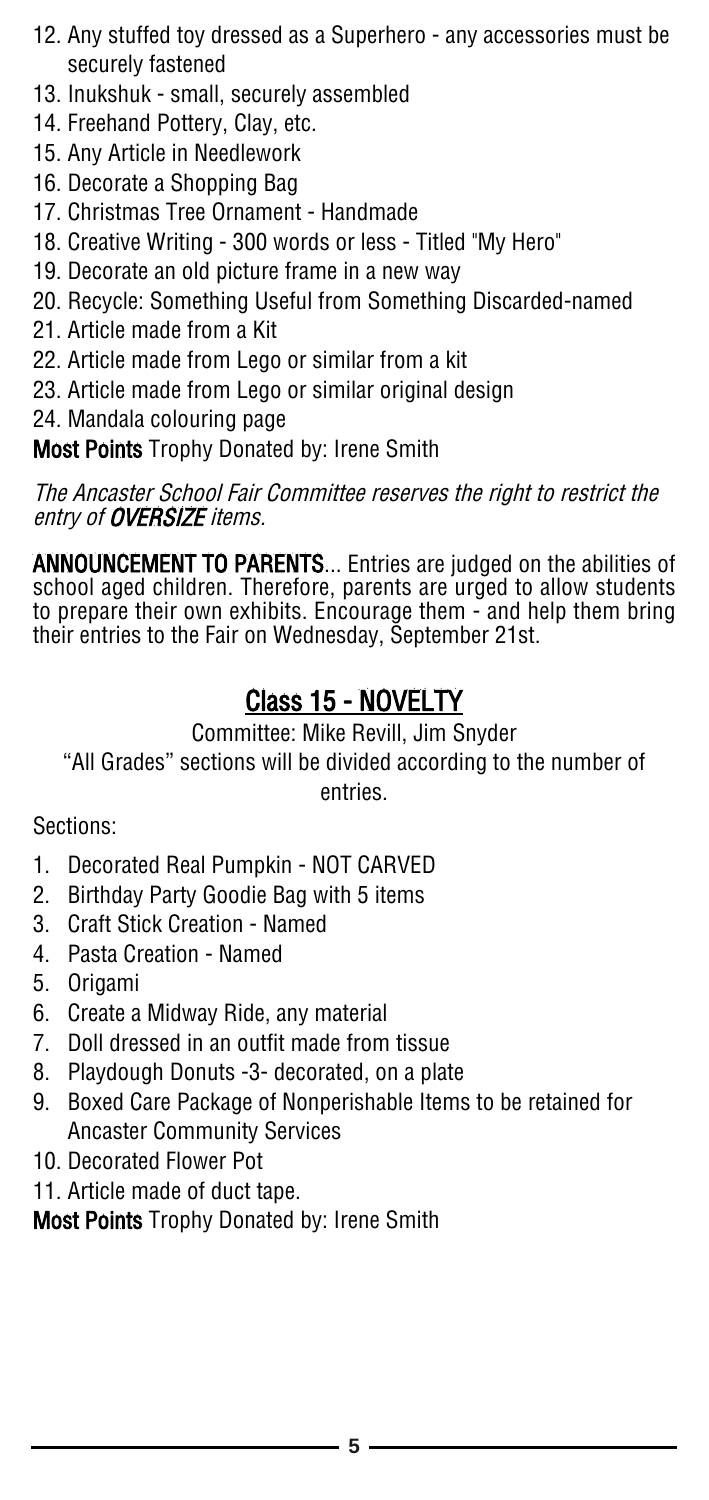# CLASS 16 - AMATEUR PHOTOGRAPHY

Committee: Shannon Revill, Dianne Blondel "All Grades" sections will be divided according to the number of entries.

#### Attach tag in the top right corner Photos must be taken by the student

#### Sections:

- 1. Collection of 3 Snapshots that tell a story mounted on backing
- 2. One Snapshot "Dramatic Sky" mounted
- 3. One Snapshot "Purple" mounted
- 4. One Snapshot "Square(s)" mounted
- 5. One Snapshot "Tractor(s)" mounted
- 6. One Snapshot "Family Party" mounted
- 7. One Snapshot "Reflections" mounted

Grand Champion Tractor Photo in memory of Uncle Lee Donated by: The Revill Family

Most Points Trophy donated by the Ancaster Agricultural Society

### Class 17 - BAKING

Committee: Mary McCormack, Dianne Blondel, Nancy Revill Each section is open to "All Grades"

Use disposable plates and staple tag to plate. All Sections to be covered with plastic wrap.

Sections:

- 1. Rice Krispie Square 1 Decorated No Icing approx. 75mm x 75mm
- 2. Cupcakes 3 Decorated Iced In Baking Cups
- 3. Chairman's Choice: Ginger Snaps 3
- 4. Muffins any variety 3 No Decoration In Baking Cups
- 5. Drop Cookies 3 any baked variety No Squares
- 6. No Bake Cookies 3
- 7. Chocolate Brownies 3 Not Iced
- 8. Biscuits 3 Plain. Prize Money Donated by: Brian Revill
- 9. Ice Cream Cone Decorated as a Party Hat Edible
- 10. Homemade Snack Mix i.e. Trail mix, nuts & bolts, etc.
- 11. Chocolate Cake 1 Piece

#### Grand Champion Chocolate Brownies (Section 7) In memory of Erna Pickard Donated by: Jackie Chisholm

Most Points Trophy Donated by: Ancaster Agricultural Society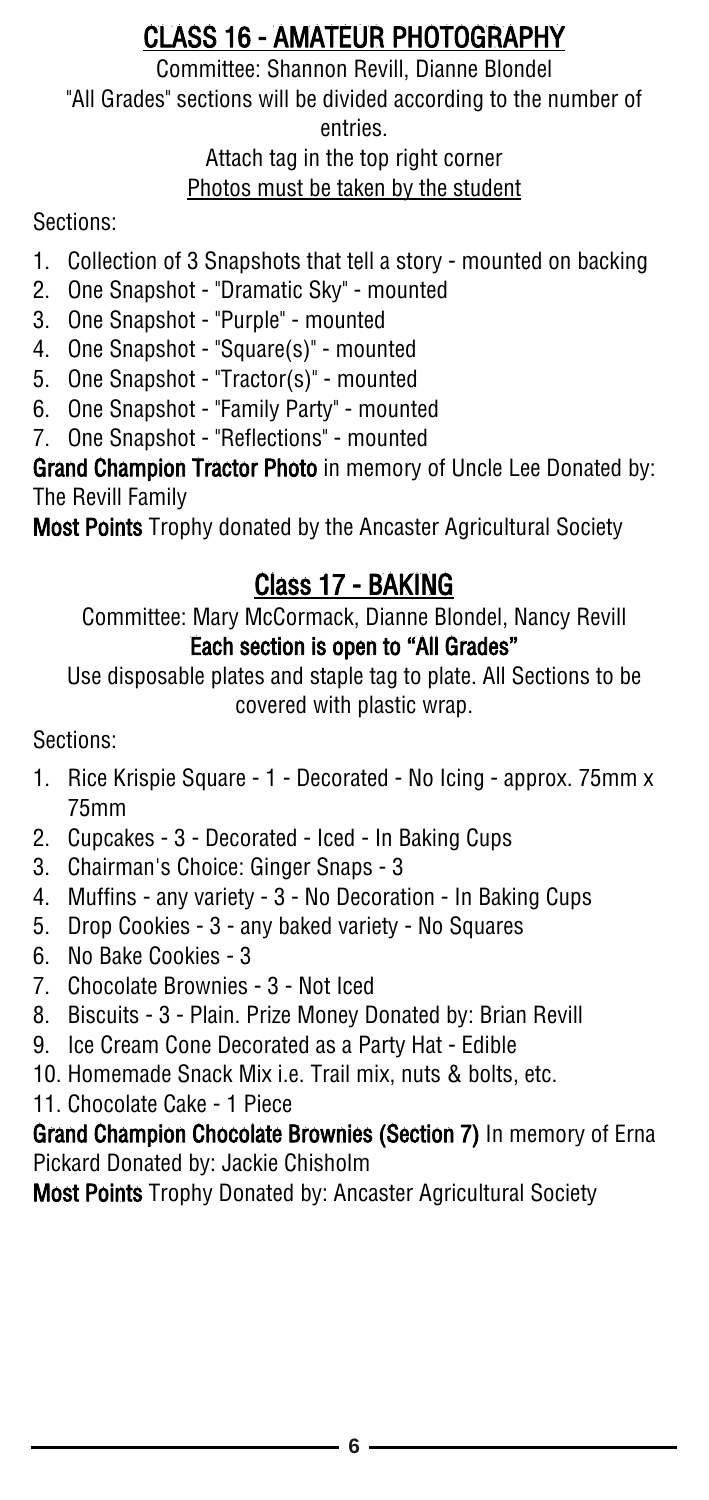## Class 18 - FLOWERS

Committee: Jackie Chisholm, Nancy Lane, Jim Snyder

### How to Prepare Flowers for Exhibit:

- 1. Flowers must be home-grown and arranged by the student
- 2. Flowers must have leaves on stems.
- 3. Bring flowers in jars of a suitable size no styrofoam or plastic cups.
- 4. Buds don't count as flowers

Sections:

- 1. Geraniums 1 bloom with foliage
- 2. Chrysanthemums 3 stems
- 3. Coleus 3 stems
- 4. Rose single bloom
- 5. Rose 1 stem any variety
- 6. Marigolds 3 large
- 7. Marigolds 3 small
- 8. Hydrangea 1 stem
- 9. Dahlias 3 blooms under 13 cm
- 10. Dahlias 3 blooms over 13 cm
- 11. Cosmos 3 blooms
- 12. Petunias 3 blooms single
- 13. Salvia 3 stems blue
- 14. Salvia 3 stems any other colour
- 15. Zinnias 3 small
- 16. Zinnias 3 large
- 17. Snapdragons 3 stems
- 18. Daisies 3 stems
- 19. Asters 3 blooms
- 20. Calendulas 3 blooms
- 21. Tuberous Begonia floating in container with one leaf
- 22. Flower one specimen or one stem any other variety not listed above - named, no hibiscus
- 23. Sunflower 1 no giants
- 24. Sedum 1 stem
- 25. Hosta 1 Leaf
- 26. Arrangement "Mostly Purple" Fresh Plant Material only.
- 27. An arrangement in a mug Fresh Plant Material only.
- 28. Mud Pie decorated with natural items Fresh Plant Material only.
- 29. An arrangement of Weeds and Wild Grasses Fresh Plant Material only.

Best of Show Donated by: Ancaster Horticultural Society Special Mention Donated by: Ancaster Horticultural Society Most Points Donated by: Ancaster Horticultural Society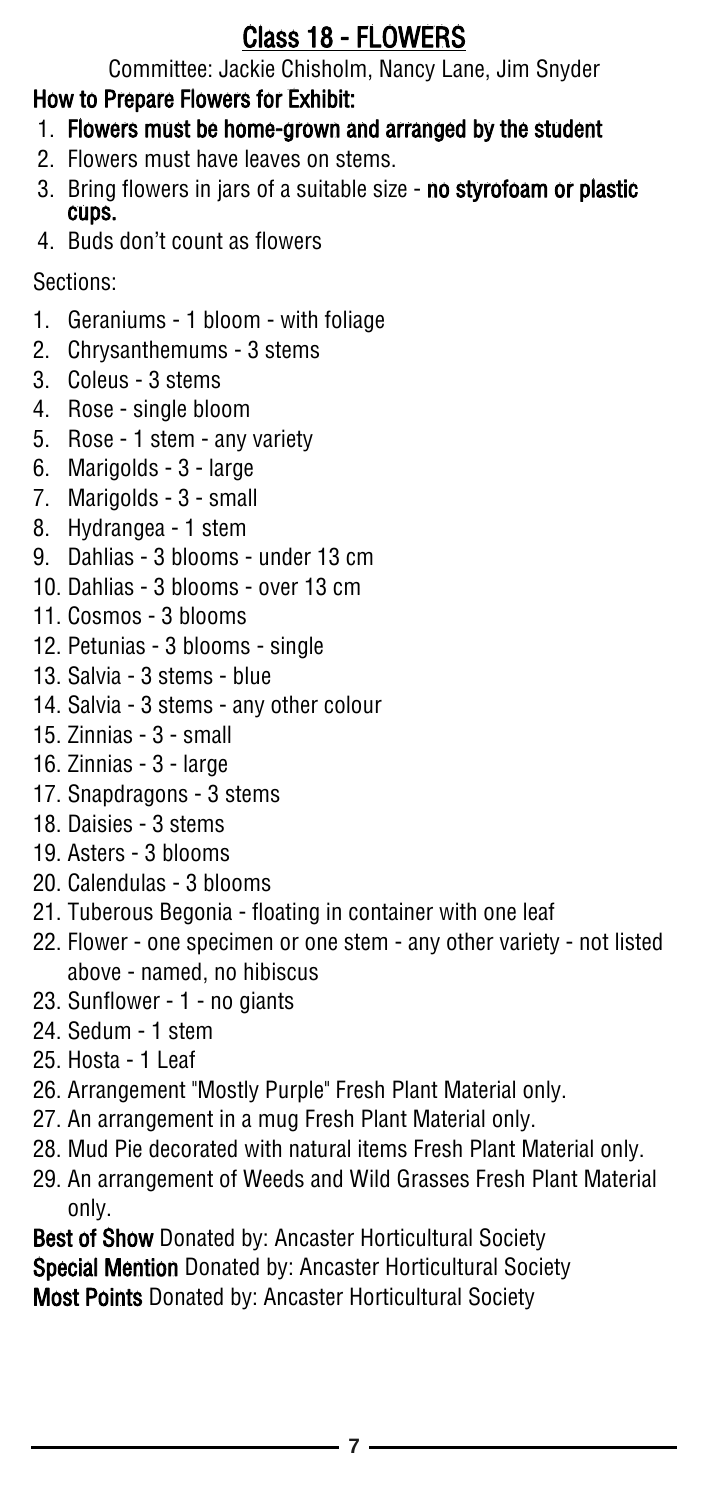## Class 19 - VEGETABLES

Committee: Nancy Lane, Mike Revill, Jim Snyder

#### How to Prepare Vegetables for Exhibit:

- 1. Vegetables must be homegrown.
- 2. Choose well shaped individual vegetables, or groups of similar shape, size and colour.
- 3. Choose vegetables which are free from blemish. Polish with a dry cloth.
- 4. Cut off tops, leaving about 3cm.
- 5. Choose medium-large onions. Bend tops to stop growth so that onions can mature. Pull, dry in the sun, and do not peel.
- 6. Choose medium carrots, potatoes, beets and large squash.
- 7. Leave stems on squash and pumpkins.

Sections:

- 1. Pumpkin, largest
- 2. Squash, largest
- 3. Squash, Acorn
- 4. Squash, Butternut
- 5. Squash, any other variety, named, 1
- 6. Zucchini, longest, 1
- 7. Beet, largest, 1
- 8. Beets, round type, 3
- 9. Carrots, 5
- 10. Onion, Any Variety, largest
- 11. Cucumbers, 3
- 12. Bean Pods, Green, 6
- 13. Bean Pods, Yellow, 6
- 14. Longest Bean Pod, 1
- 15. Peppers, Green, 3
- 16. Peppers, Any other variety, 3
- 17. Tomatoes, cherry type, named 6
- 18. Tomatoes, roma, 3
- 19. Tomatoes, any other variety, 3
- 20. Most Unusual Shaped Vegetable any variety
- 21. Potatoes, late, 3
- 22. Potato, largest
- 23. Garlic, 3 bulbs
- 24. An Arrangement of Mixed Vegetables in a Basket not more than two of each kind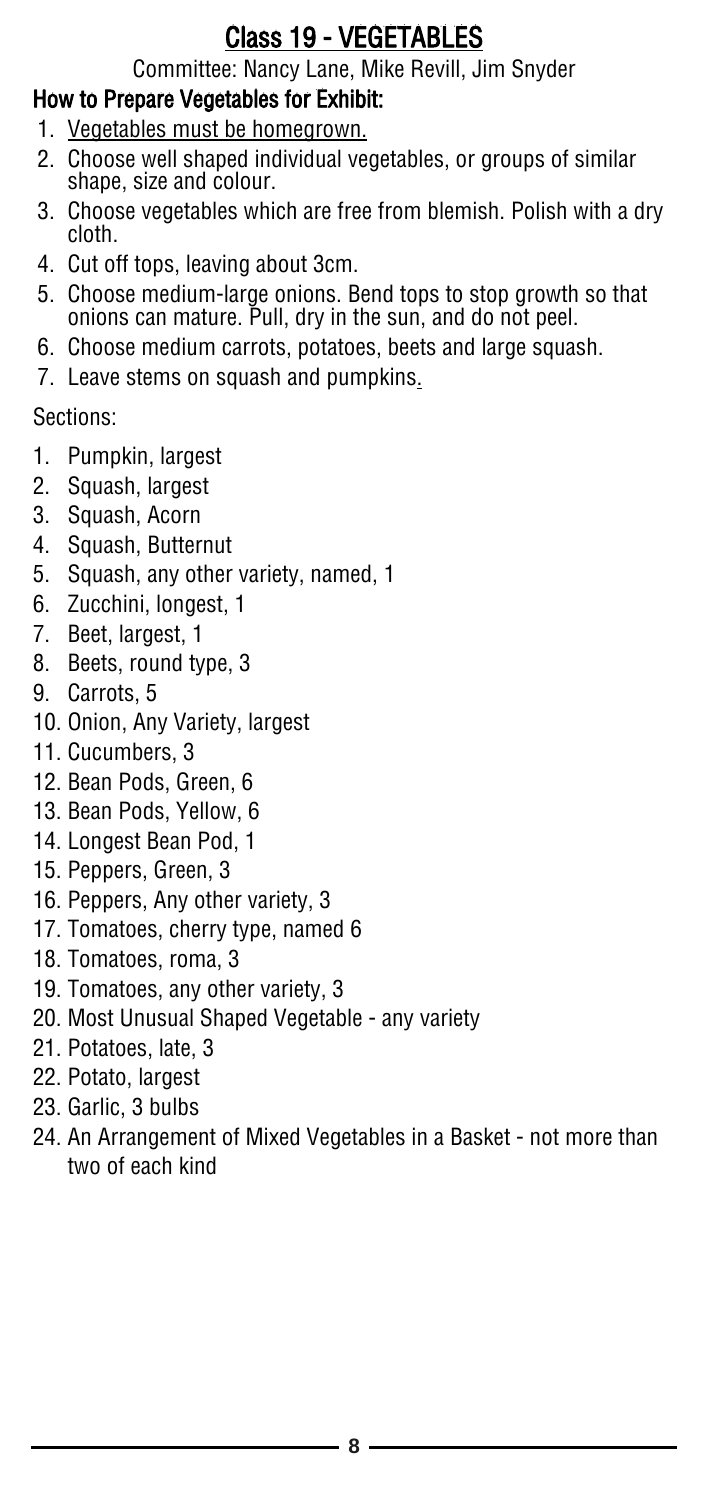# Class 20 - FRUIT

Committee: Brian Revill, Mike Revill, Jim Snyder

#### How to Prepare Fruit for Exhibit:

- 1. Choose regular shaped fruits, with/without stems polish well.
- 2. Choose specimens of similar shape, size and colouring.
- 3. Choose specimens which are free from blemish.
- 4. Sections 1-2 must be homegrown

Sections:

- 1. Apples, any variety, 3
- 2. Pears, any variety, 3
- 3. Fresh Fruit Arrangement in a suitable container for a Dining Room Table - Ontario Grown Fruit - not necessarily grown by Exhibitor - All Grades

# Class 21 - CORN AND SUNFLOWERS

Committee: Brian Revill, Mike Revill, Jim Snyder

Sections:

- 1. 3 Ears of Grain Corn
- 2. 3 Stalks of Ensilage Corn
- 3. 3 Ears of Indian Corn Pull husks back and leave on No artificial treatment - Do not remove tips - All Grades
- 4. One Sunflower with Largest Head No Stalks All Grades

Most Points - Corn and Sunflowers Donated in memory of Ward Goodbrand by the Revill Family.

~~~~~~~~~~~~~~~~~~~~~~~~~~~~~~~~~~~~~~~~~~~~

#### CLASSES 22 TO 23 KEEP STEMS ON EXHIBITS

~~~~~~~~~~~~~~~~~~~~~~~~~~~~~~~~~~~~~~~~~~~~

# Class 22 - PIE PUMPKIN SPECIAL

Committee: Brian Revill, Mike Revill

Sections:

1. Only One Pumpkin Entry per Student

Grand Champion Exhibit - Trophy Donated by: Brian Revill

# Class 23 - GOURDS OPEN - ALL GRADES

Committee: Brian Revill, Mike Revill - No Artificial Treatment -

Sections:

- 1. Best Exhibit of Gourds 5 specimens varied
- 2. An Arrangement of 12 Mixed Gourds in a suitable container for a Dining Room Table

Grand Champion Exhibit: Rosette Donated by: Ancaster Agricultural Society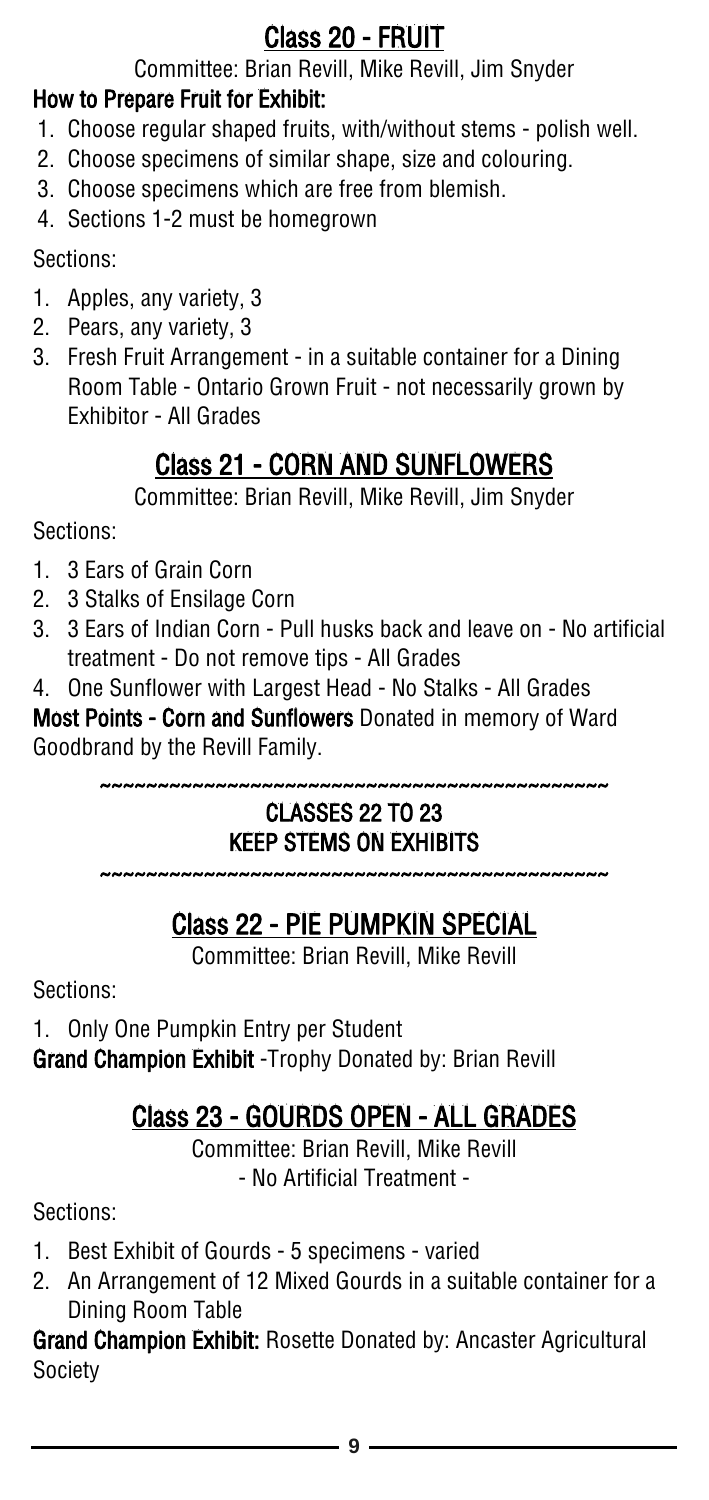~~~~~~~~~~~~~~~~~~~~~~~~~~~~~~~~~~~~~~~~~~~~~~~~~

- The Archie S. Smith Memorial Trophy for highest overall points in School Fair donated by the Smith Family.
- A Trophy to the Most Creative Entry "Committee's Choice" Donated by Ancaster Agricultural Society.

The committee may recognize outstanding entries with a rosette.

NOTE: Most Points Awards may be won by the same exhibitor for two consecutive years only. Following the third year, the exhibitor may again be eligible to win.

~~~~~~~~~~~~~~~~~~~~~~~~~~~~~~~~~~~~~~~~~~~~~~~~~